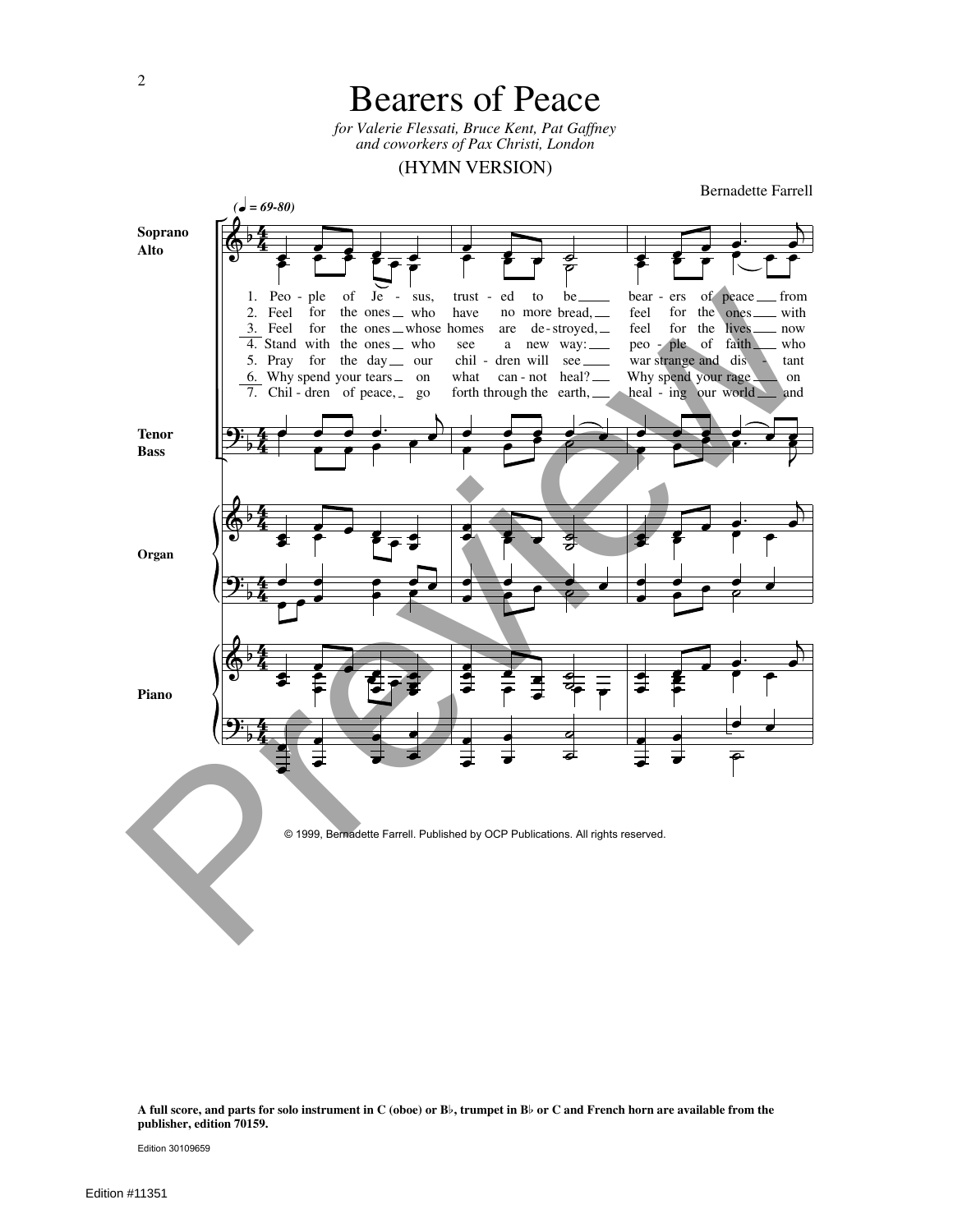

 $\overline{3}$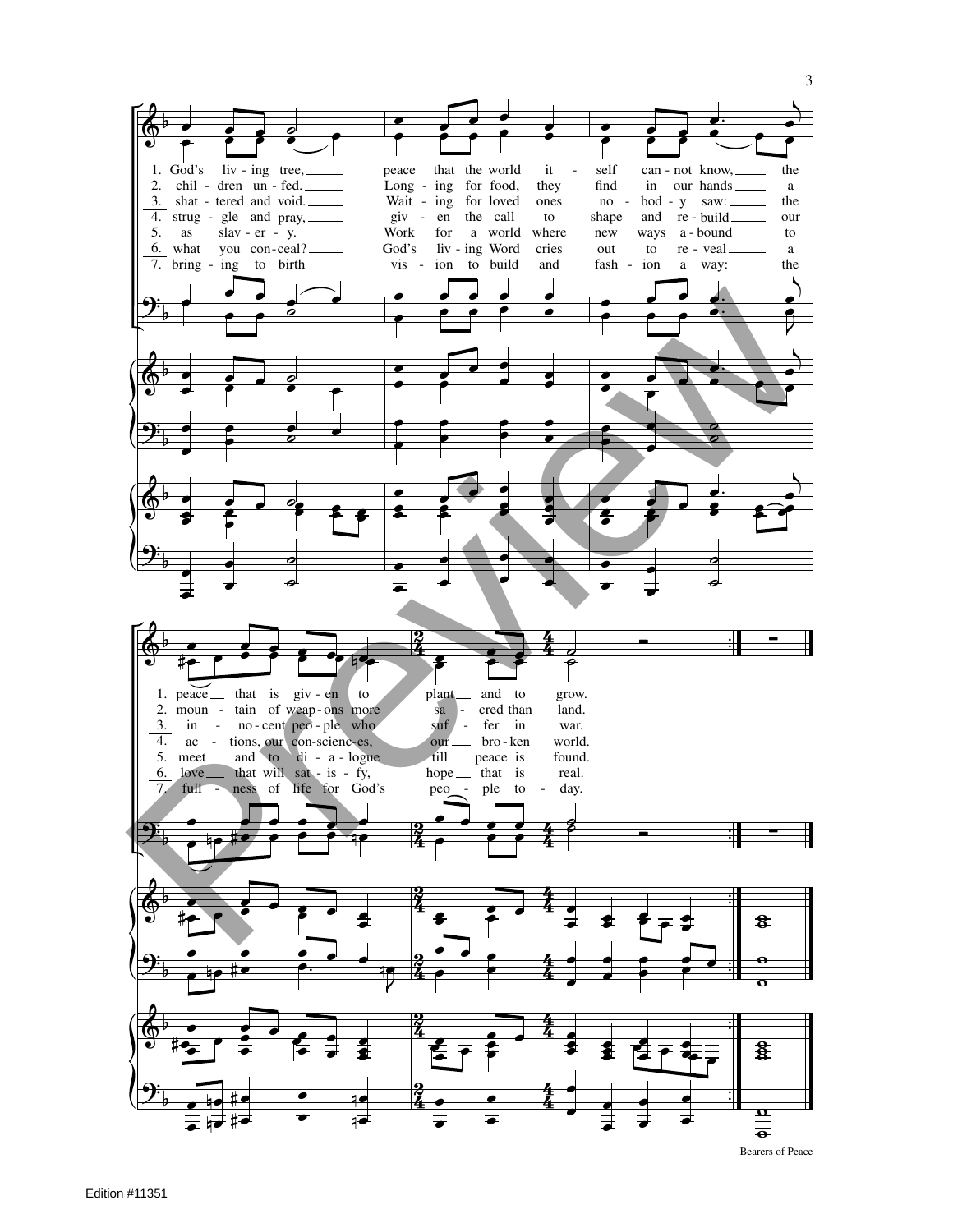

© 1999, Bernadette Farrell. Published by OCP Publications, 5536 NE Hassalo, Portland, OR 97213. All rights reserved.

## Guitar Charts

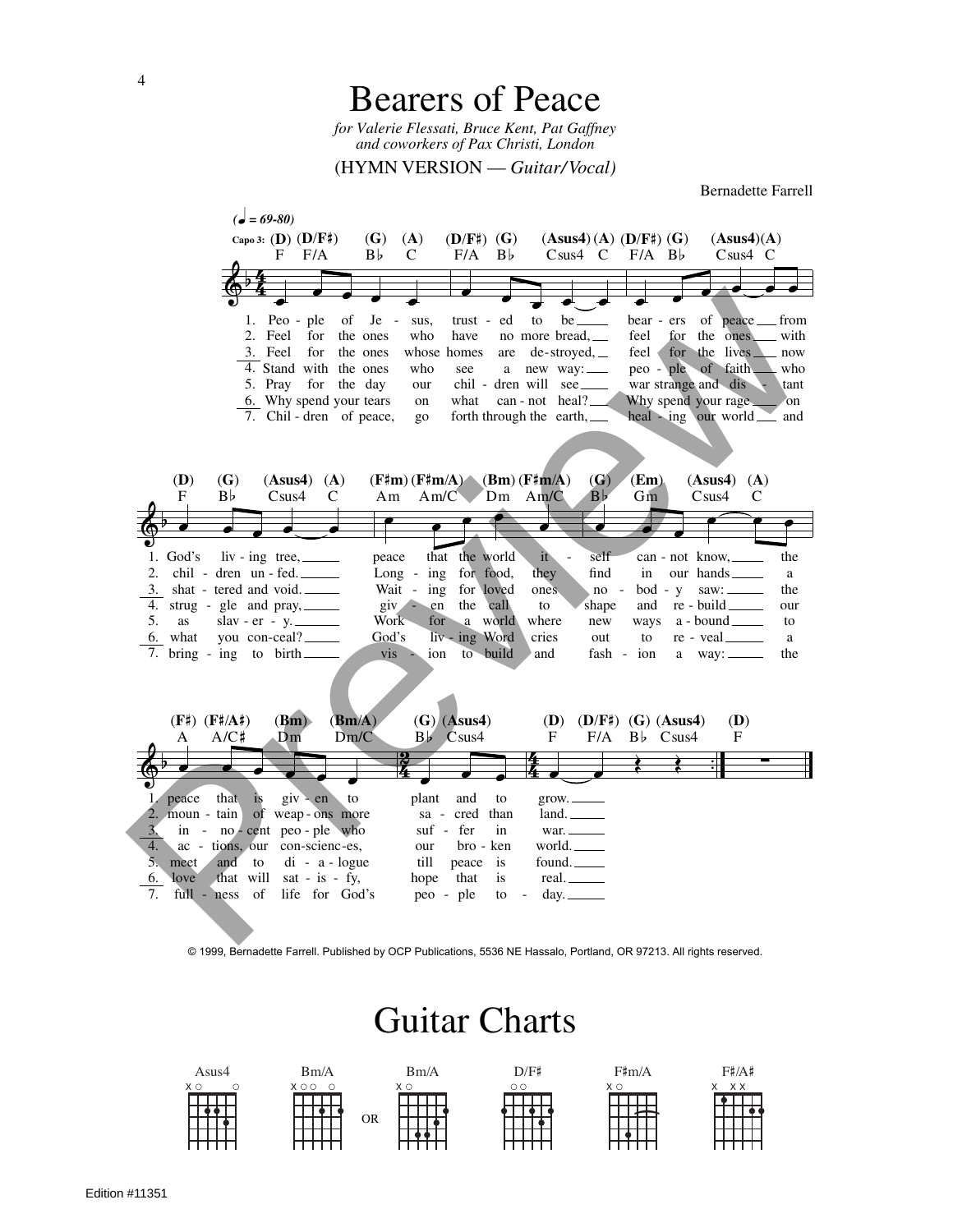Bearers of Peace

*for Valerie Flessati, Bruce Kent, Pat Gaffney and coworkers of Pax Christi, London*

(AS RECORDED)

Bernadette Farrell



© 1999, Bernadette Farrell. Published by OCP Publications, 5536 NE Hassalo, Portland, OR 97213. All rights reserved

**A full score, and parts for solo instrument in C (oboe) or B**\$**, trumpet in B**\$ **or C and French horn are available from the publisher, edition 70159.**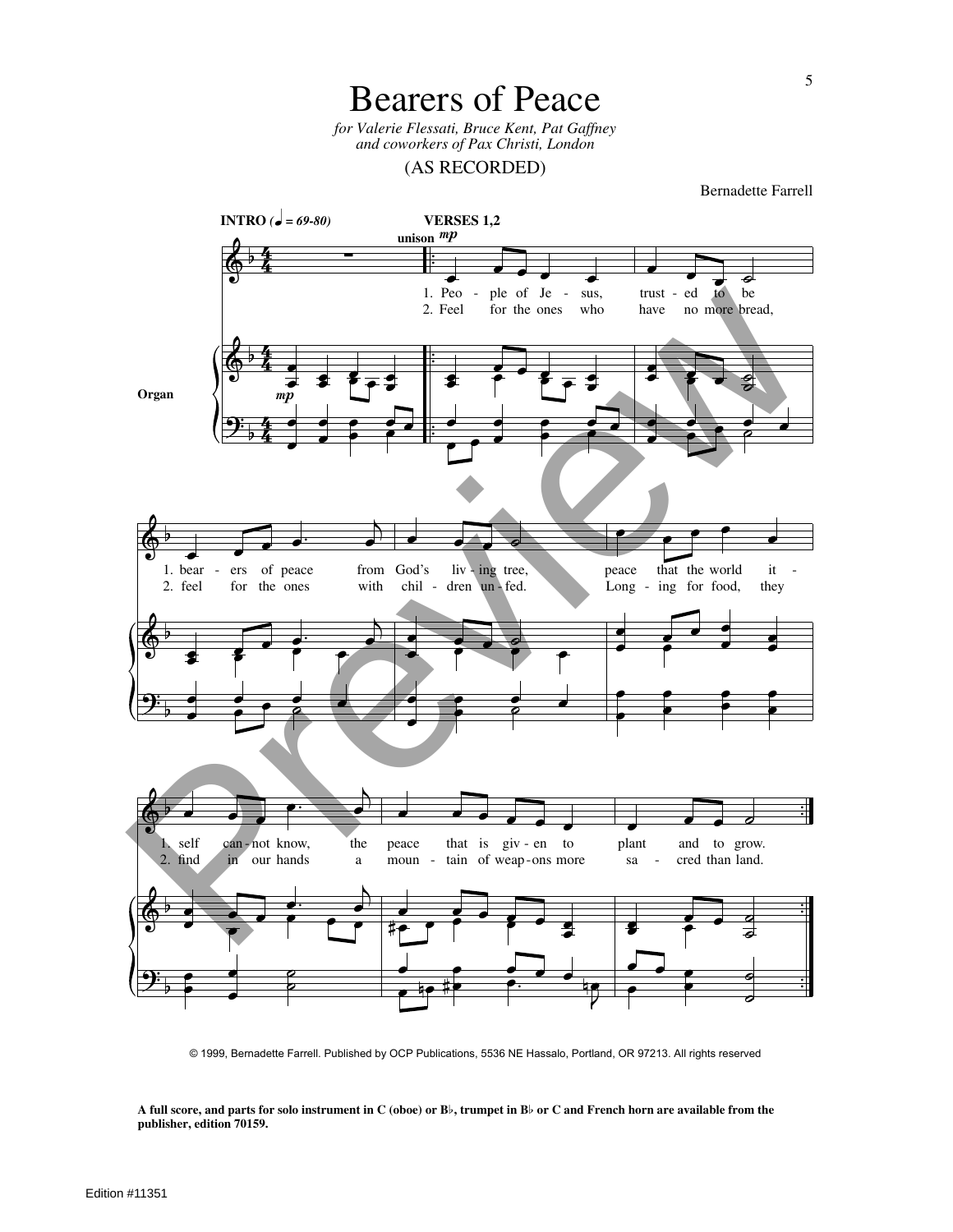

Bearers of Peace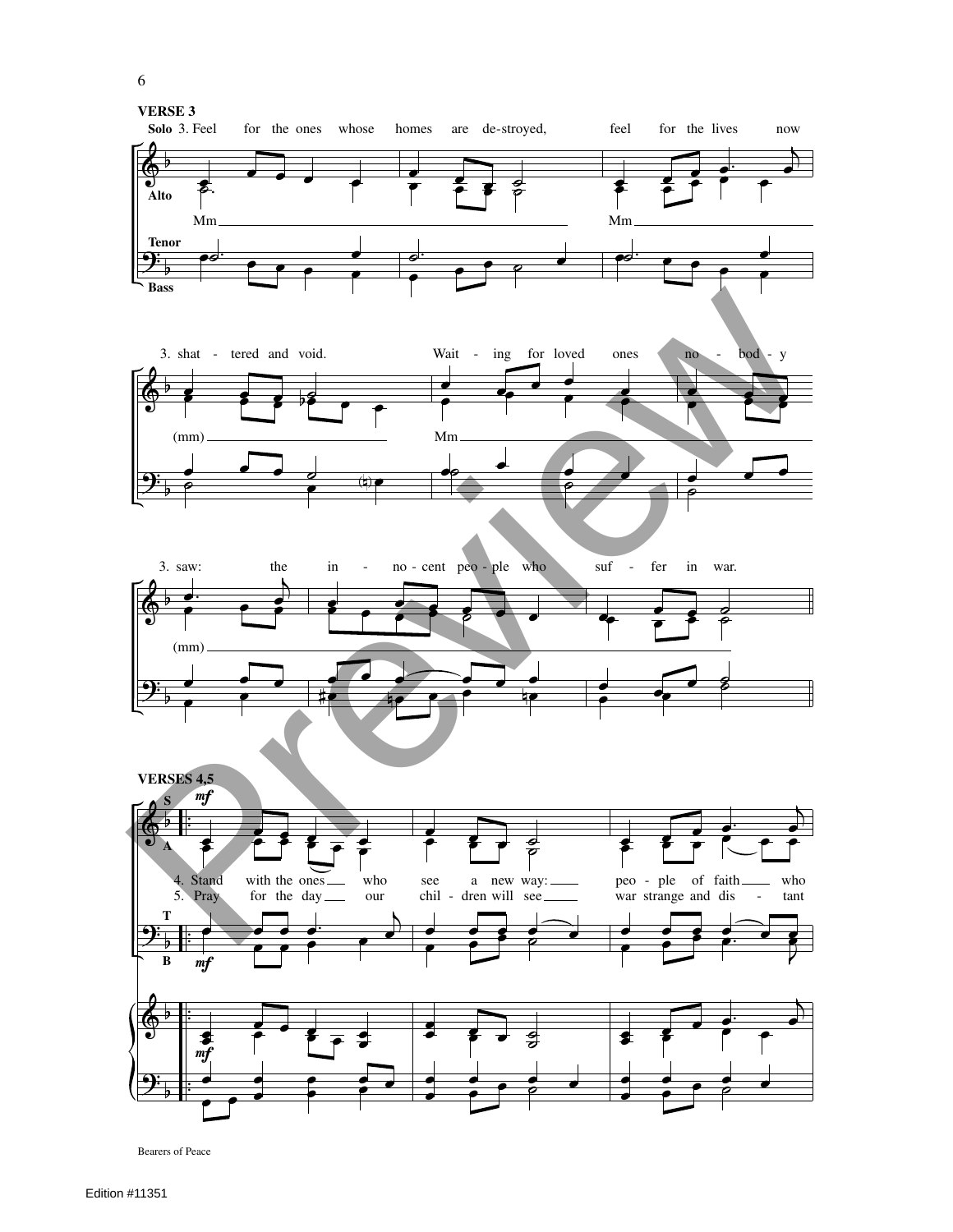

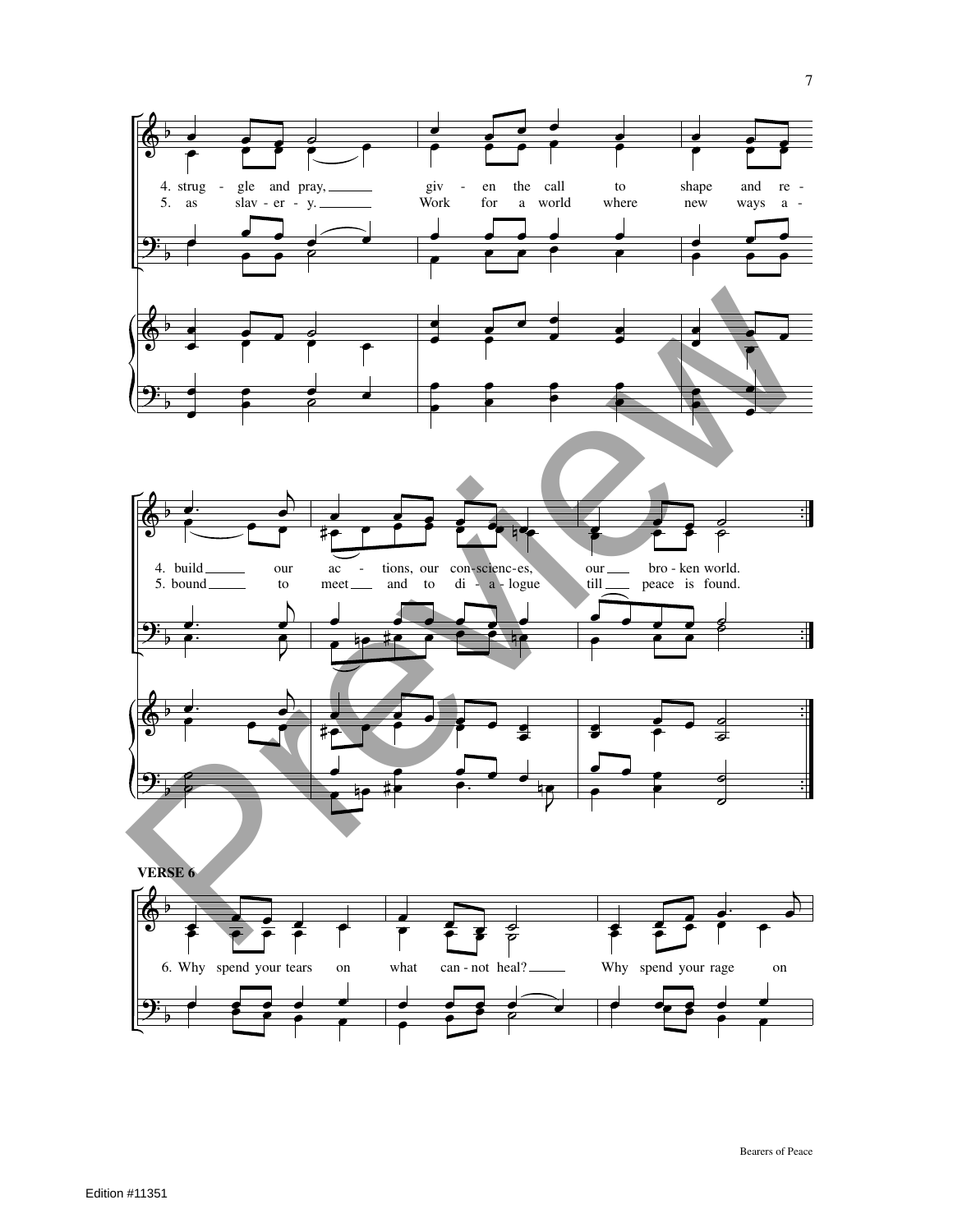

Bearers of Peace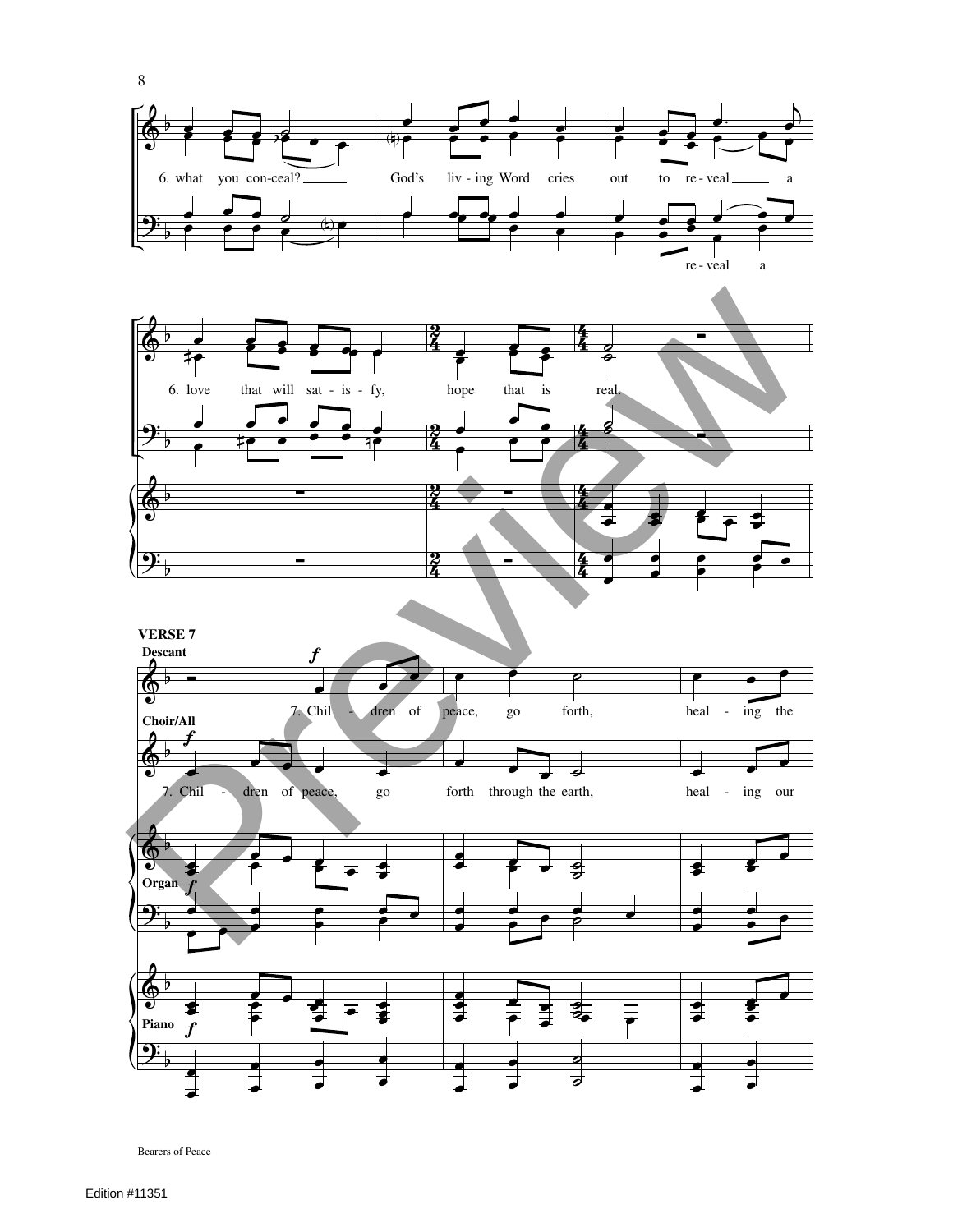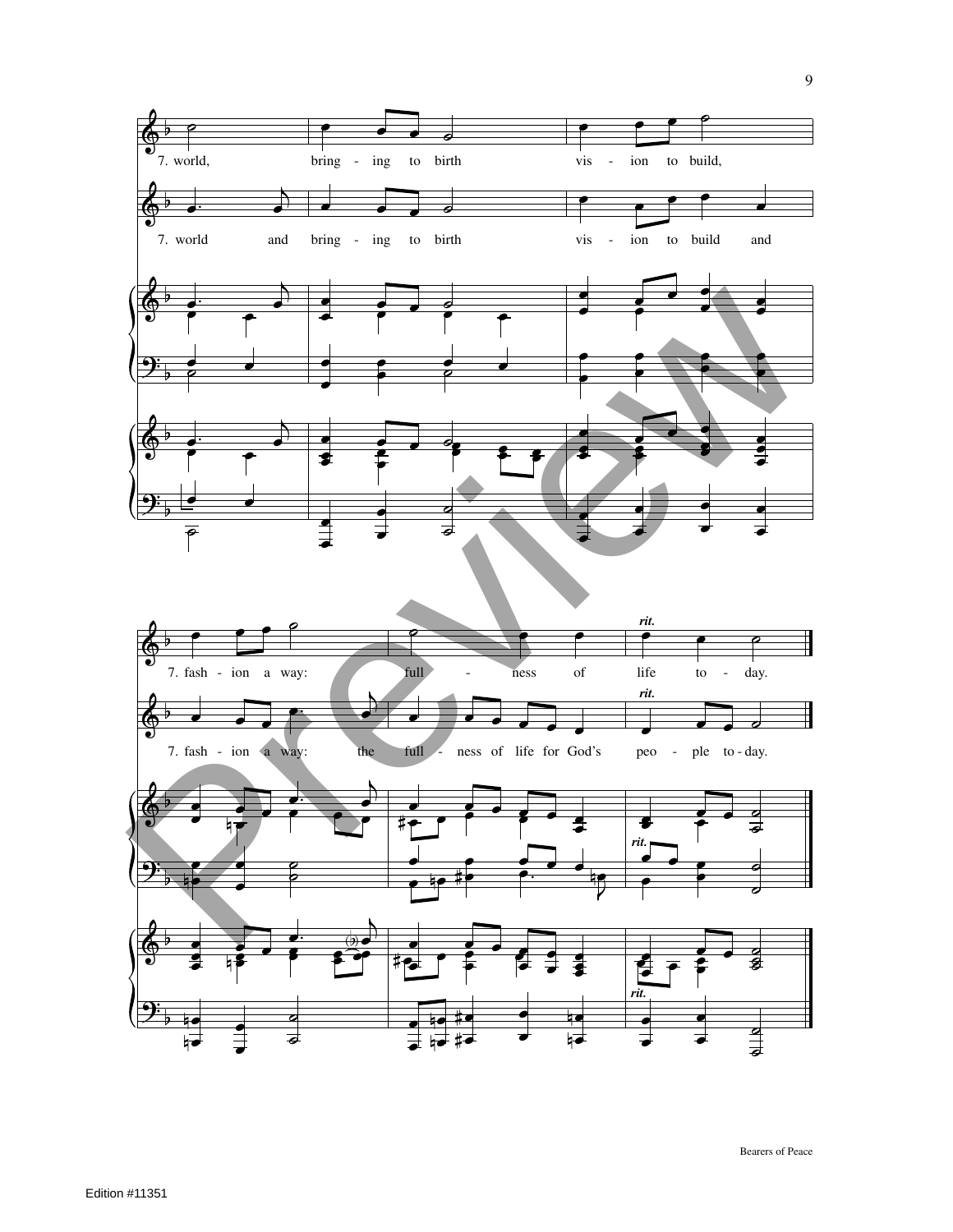**Bearers of Peace** for Valerie Flessati, Bruce Kent, Pat Gaffney and coworkers of Pax Christi, London

 $(AS RECORDED - Guitar/Vocal)$ 



© 1999, Bernadette Farrell. Published by OCP Publications, 5536 NE Hassalo, Portland, OR 97213. All rights reserved.

\*In the choral score, verses 3 and 6 are a cappella; guitar may tacet.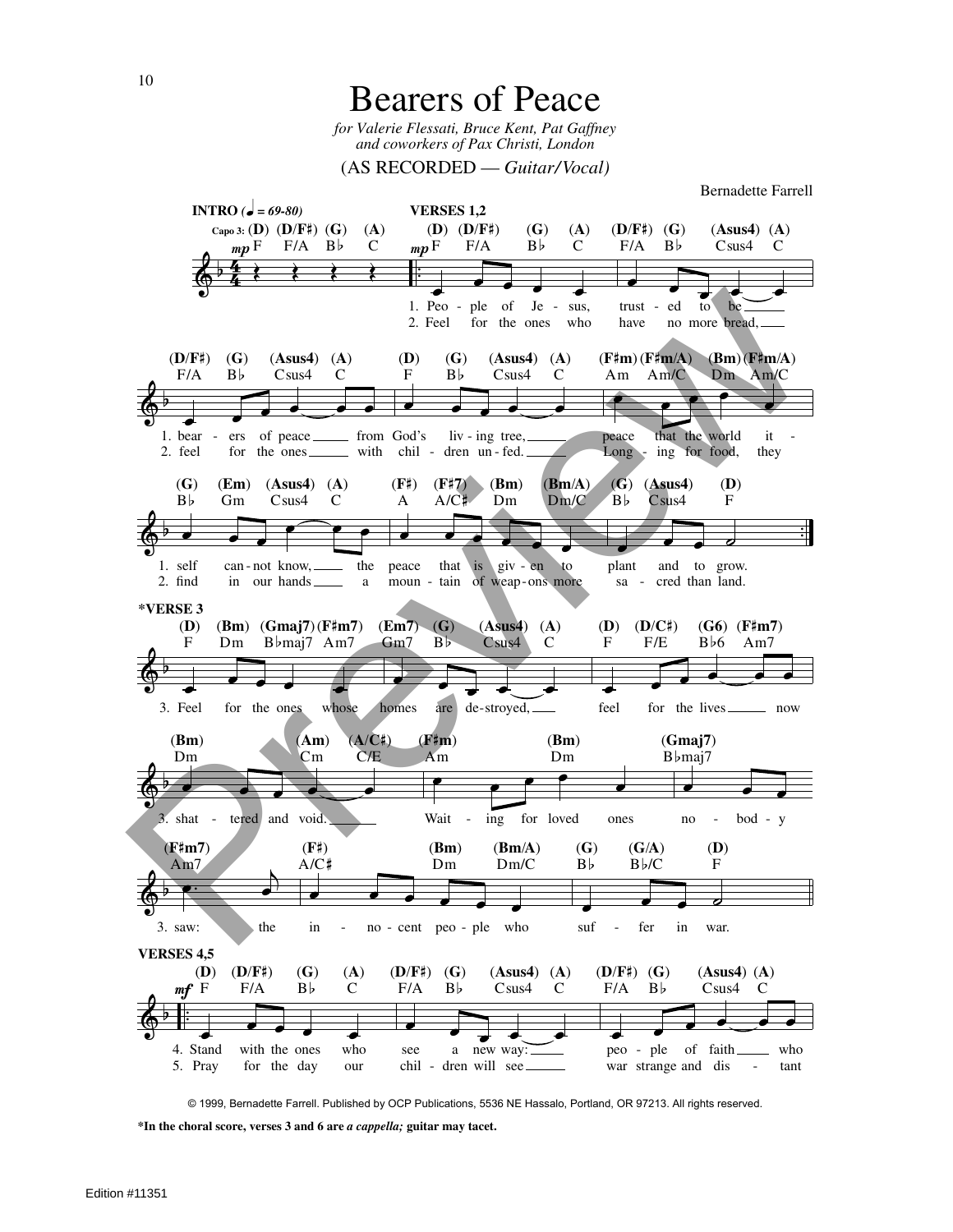